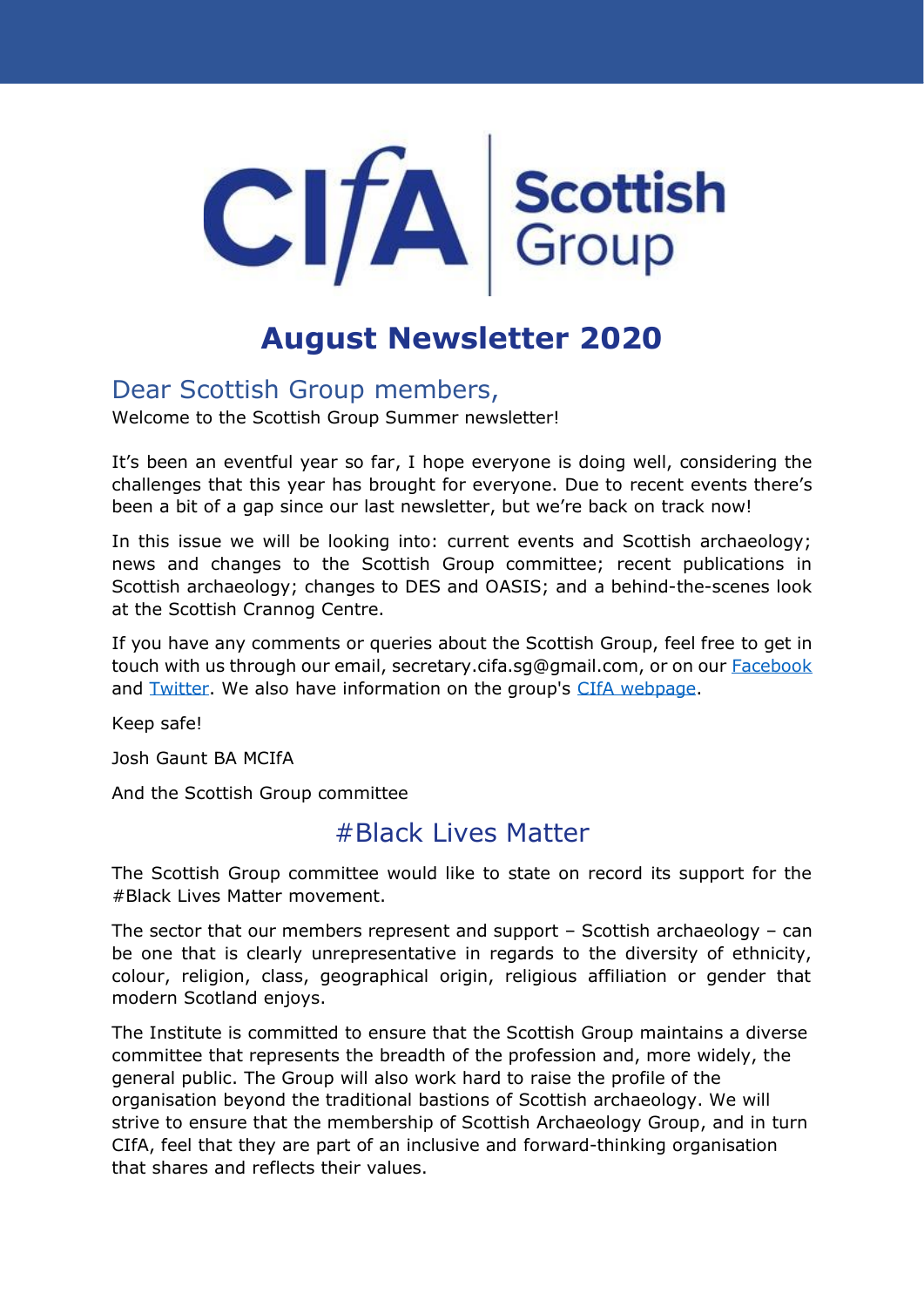We will always support pathways into archaeology that aim to broaden and diversify the profession.

# Committee news

There are several changes of personnel on the horizon for the Scottish Group Committee

Two current committee members will be reaching the end of their time in key roles of the committee – Sam Fox will be stepping down as chair of the committee, and Tristan Boyle will be stepping down from the Treasurer and Social Media position. Thanks to them for their time and energy that they've given to the group and we wish them the best in their next steps!

As a result, there will be vacant positions on the Scottish Group committee, so if you have an interest in contributing to the Scottish Group by becoming a committee member then get in [contact.](mailto:secretary.cifa.sg@gmail.com) Our next AGM will be taking place in October – more details to follow.

We also have a new member joining the committee:

## **Josh Gaunt BA (Hons) MCIfA**



Ordinary Committee member

Josh has been working as a commercial archaeologist since 2014, as a part of the team at Headland's Edinburgh office.

He has an interest in promoting technology, training and innovation within the industry, and has been involved in the development and implementation of training software, photogrammetry, drones and digital survey within his current role - and is keen to keep on top of upcoming developments that will benefit the profession.

Josh is an enthusiastic advocator for staff and has taken on the role of Lead Staff Representative for Headland. He strives to ensure all archaeologists are well trained, equipped and supported on every project.

### **Upcoming meetings**

As a member of the CIfA Scottish Group, you have the right to attend our group committee meetings if you so wish. Committee meetings are held each quarter. Members can attend in person or remotely with an internet connection via our videoconferencing facilities.

The next meeting is Tuesday 8 September 2020, from 1pm.

If you would like to attend, please send an email to [secretary.cifa.sg@gmail.com.](mailto:secretary.cifa.sg@gmail.com)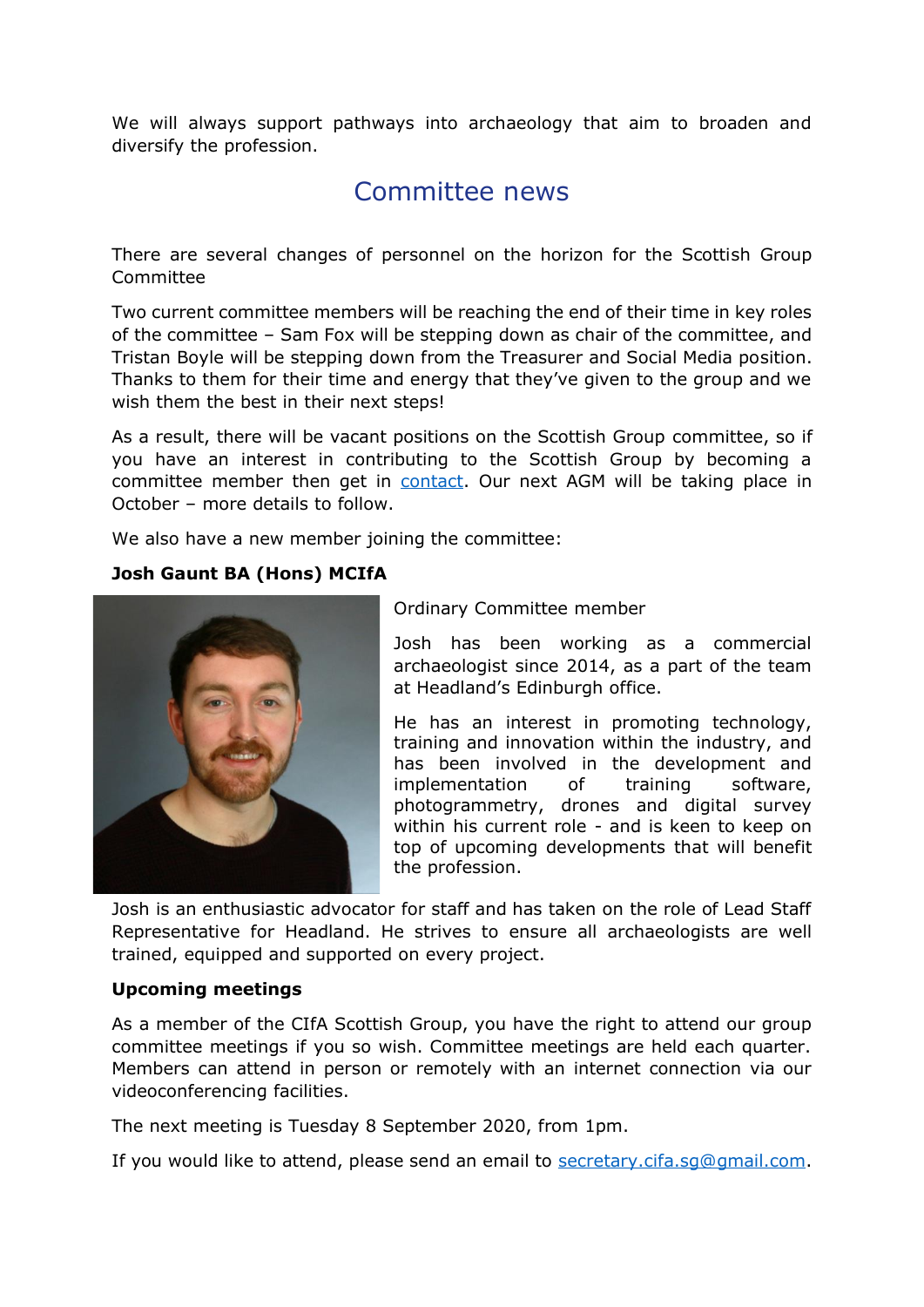In addition, our AGM will be held on Tuesday 13 October. Further details for this will follow, including the details of training that will take place as part of the day.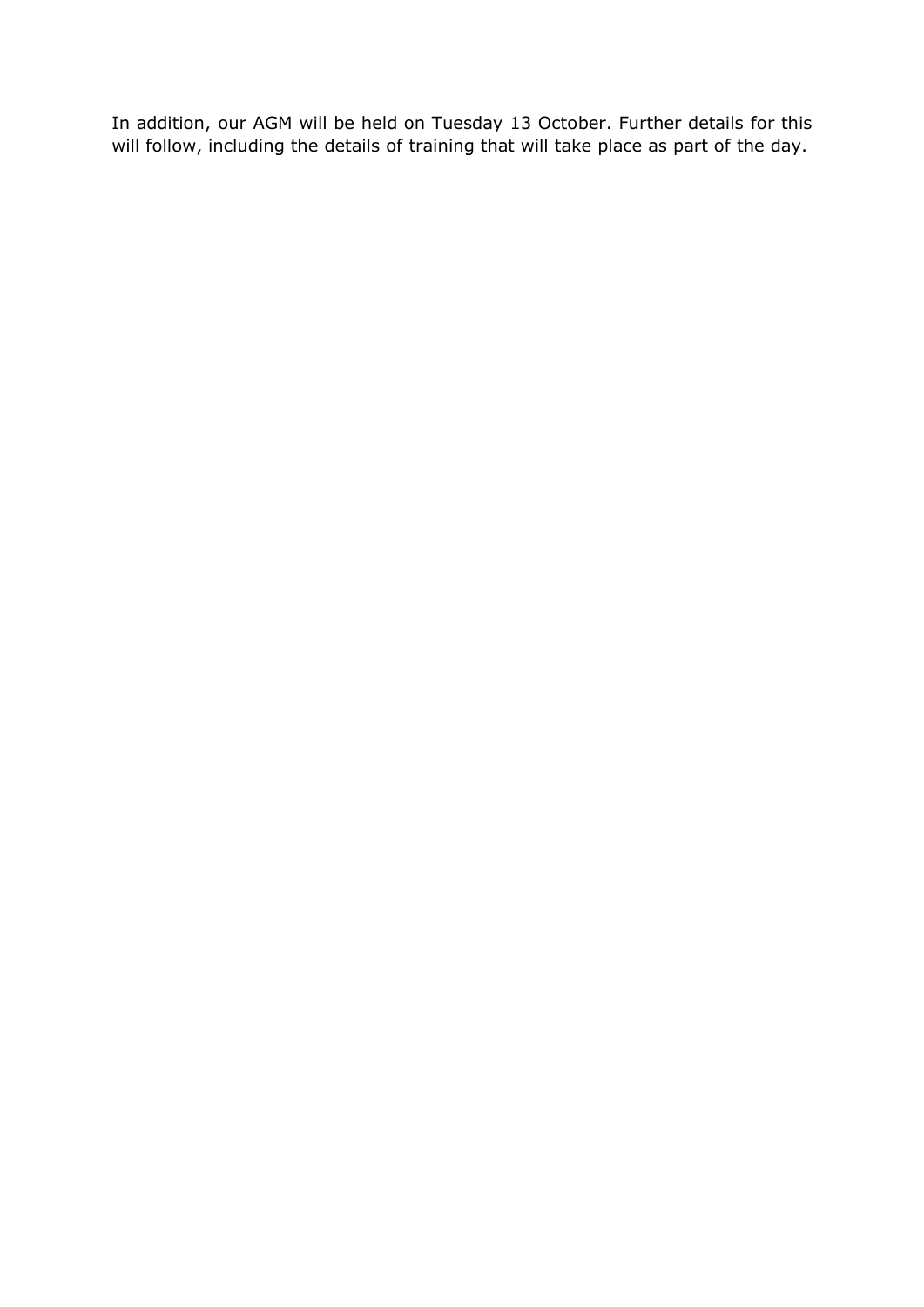# Recent publications

## **Dr Shirley Curtis-Summers**

A recent publication in the Journal of Archaeological Science: Reports (vol. 31: [https://www.sciencedirect.com/science/article/pii/S2352409X20300948\)](https://www.sciencedirect.com/science/article/pii/S2352409X20300948) reports a large-scale stable isotope study on the adult skeletons from Portmahomack. Dr Shirley Curtis-Summers, Lecturer in Archaeological and Forensic Sciences at the University of Bradford, studied 137 skeletons buried under the old Tarbat Parish Church in Portmahomack. They span the  $6<sub>th</sub>$ - to  $17<sub>th</sub>$ -century and present hundreds of years of Highland history, including two periods of Pictish life: from a 6th-century small farming community, and subsequent Pictish monastic community, and also a late medieval parish church community. Results found stark differences between Pictish and later medieval diets that appear to reflect important social and religious changes over time. This is the first large-scale study on the Portmahomack skeletal assemblage that presents new isotope data, which gives much needed new insights into Pictish and medieval subsistence patterns, along with interpretations of influences on diet over time.

#### **Melanie Johnson**

We're delighted to announce two recent publications from CFA Archaeology Ltd.

The first, in volume 42 (March 2020) of *Scottish Archaeological Journal*, is currently the featured article and is available to read for free - [Excavation of two](https://www.euppublishing.com/action/clickThrough?id=1041&url=%2Fdoi%2Fabs%2F10.3366%2Fsaj.2020.0120&loc=%2Floi%2Fsaj&pubId=40000040&placeholderId=1029&productId=1033)  [burnt mounds and a wooden trough near Ryeriggs, Fochabers, Moray, by Gary](https://www.euppublishing.com/action/clickThrough?id=1041&url=%2Fdoi%2Fabs%2F10.3366%2Fsaj.2020.0120&loc=%2Floi%2Fsaj&pubId=40000040&placeholderId=1029&productId=1033)  [Savory.](https://www.euppublishing.com/action/clickThrough?id=1041&url=%2Fdoi%2Fabs%2F10.3366%2Fsaj.2020.0120&loc=%2Floi%2Fsaj&pubId=40000040&placeholderId=1029&productId=1033) The report details the discovery of at least two burnt mounds during cabling work near Fochabers in 2016. A wooden trough was found beneath one of the burnt mounds, and post-excavation revealed it to be made of oak and alder planks, which were radiocarbon dated to 2465-1928 BC. The trough was very similar to that found at Beechwood Farm, Inverness and is the first of its kind found in Moray and one of only a handful across the country.

<https://www.euppublishing.com/doi/abs/10.3366/saj.2020.0120>

The second reports on the excavations at Musselburgh Primary Health Care centre, by Magnus Kirby, and is published as SAIR vol 89. This important excavation uncovered six Iron Age burials (four women, one man, one unsexed) in four graves, one of them being a stone-lined cist, and two graves containing two individuals – grave goods included penannular brooches. Roman period remains on the site included six Roman inhumations (all males) and a horse burial, the rampart of a possible Roman fortlet, and later Roman period field systems and middens. The inhumations are significant as, not only are Roman inhumations uncommon in Scotland but four of them had been decapitated after death, with the heads buried in the graves in anatomically incorrect positions and are the first evidence for post-mortem decapitation at a Scottish site. They belong to the same period as the Antonine occupation of Inveresk Fort above the site, and the report discusses the theories behind this burial rite and who these men might have been, including the results of isotopic analysis to shed light on their geographic origins.

<http://journals.socantscot.org/index.php/sair/issue/view/301>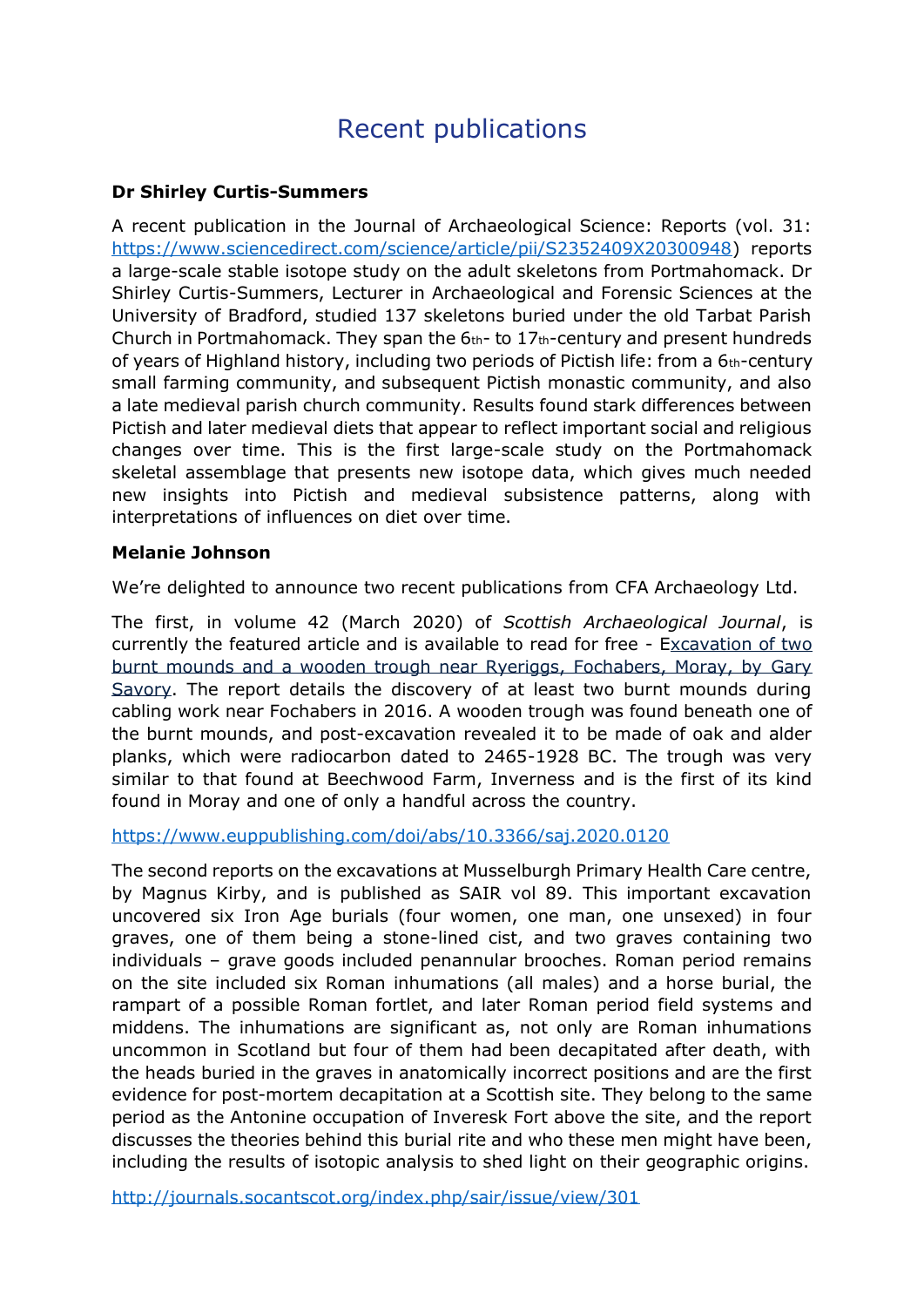# Discovery and excavation in Scotland and OASIS are changing

#### **Peter McKeague**

### **Historic Environment Scotland**

The way fieldwork is reported in Scotland is changing. Archaeology Scotland and Historic Environment Scotland have been working with the Archaeology Data Service and Historic England to redevelop the OASIS form which is now over twelve years old. The new form will combine the online Discovery and Excavation in Scotland form with OASIS so that you only need to report fieldwork once.

#### **Making more of the knowledge you create**

Information gathered through the form will still be shared with the relevant Historic Environment Record and the national record published on Canmore. Where licence agreements are in place, copies of the project reports (the Grey Literature) will be available through the Archaeology Data Service Library.

The data you enter once will work harder. Project details will be collated within the new form and downloaded to streamline the production of Discovery and Excavation in Scotland. Additionally, users can highlight significant discoveries through the new Research Frameworks module. Here they can add a brief note about how their work contributes against a geographically relevant list of questions. Information added will be shared with the relevant regional Research Frameworks panel following publication of Discovery and Excavation in Scotland.

| <b>Results</b><br>Help                   |                                        | <b>O</b> Cancel edit                                                                                                                             | <b>a</b> Save page                                                                                           | « Previous page<br>Next page > |
|------------------------------------------|----------------------------------------|--------------------------------------------------------------------------------------------------------------------------------------------------|--------------------------------------------------------------------------------------------------------------|--------------------------------|
| © Description - outcomes *               |                                        | The well preserved reamins of the Antonie Wall ditch were uncovered during<br>the course of the excavation in two of the trial trenches openned. |                                                                                                              |                                |
| <sup>2</sup> Research framework sections | Start typing to see matching questions | National Scottish Archaeological Research Framework (ScARF)                                                                                      | <b>Add question</b>                                                                                          |                                |
| <b>Research</b><br><b>Framework</b>      | <b>Section/Question</b>                |                                                                                                                                                  | <b>Summary of outcome</b>                                                                                    |                                |
|                                          | to the story of the wall?              | What can synthsis of small scale developer funded interventions around the Antonine Wall add                                                     | The excavation confirmed the presence of the<br>Antonie Wall ditch to the North of the Great<br>Western Road |                                |

The Results screen enables users to report what was discovered during their project. As the regional and national Research Frameworks develop their questions, users may also contribute answers to specific questions through the form.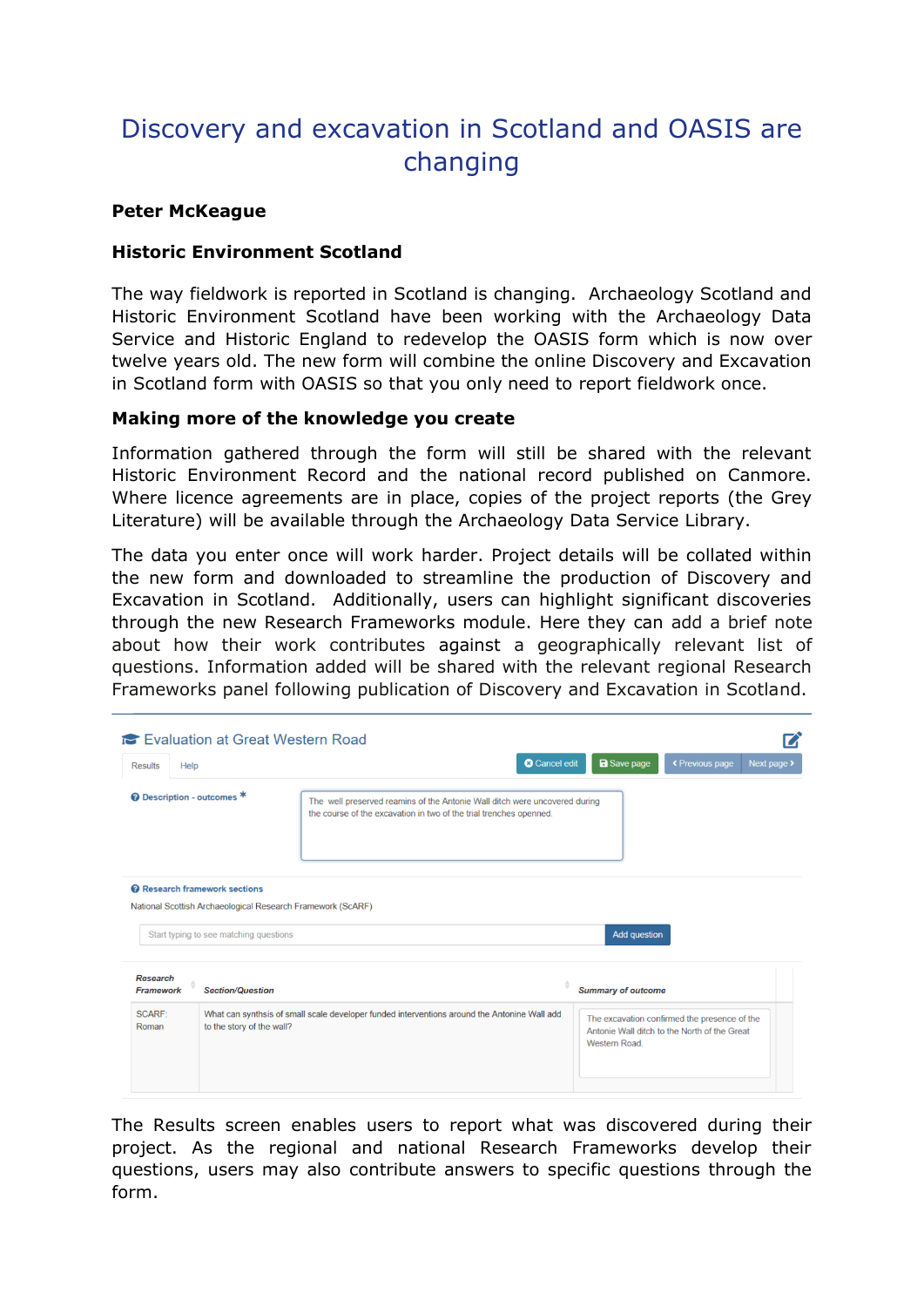The new form will enable users to update their projects with post excavation details including quantifying the types of archive produced.

## **Improving quality**

A lot of the fields in the existing form simply asked the user to enter information as free text. Inevitably misspellings and typos crept in. Also, terms used for monuments often did not match the classifications used in Canmore or Historic Environment Records. The new form has introduced pick-lists and look-up tables wherever possible to improve the quality of information reported. Using controlled terminologies drawn from <https://heritagedata.org/> ensures that a common vocabulary is consistently used to describe monuments, objects, archaeological activities from fieldwork through the archaeological record (and research frameworks) to publication in Discovery and Excavation in Scotland.

Reporting location has been the most common error in the existing form. On entering a grid reference it is all too easy to transpose digits or inadvertently include the 100Km map square digits as part of the NGR. You can still type in a grid reference in the new form but we encourage you to upload accurate plans of your project area (and trench locations for excavations) either as Shape file (Zipped), GeoJSON, or KML. On upload, the form will automatically populate the form with the correct Council and Civil parish and assign your record to the relevant HER (from a drop down list). We would recommend that you to use the file upload system to improve the quality of information reported. We can then share your project extents etc with the relevant HER and HES to improve their respective records.

|                     |                                   |                        | <b>SCOTLAND</b>             |                                                         | & Historic Environment Scotland O1 - |                             |
|---------------------|-----------------------------------|------------------------|-----------------------------|---------------------------------------------------------|--------------------------------------|-----------------------------|
|                     |                                   |                        |                             | Site details                                            |                                      |                             |
|                     | royalcom1-500303                  | $\Omega$               | $T$ varue<br><b>IN Loca</b> | Choose area by Country or District                      | $\rightarrow$                        |                             |
| n                   | Summary                           | $\bullet$              | <b>O</b> Cancel             |                                                         |                                      | « Previous page Next page > |
| ⊕<br>$\rightarrow$  | Activity type<br>Location         | ø<br>$\bullet$         | Location                    | Choose area by place or street name                     | $\rightarrow$                        |                             |
| 血                   | <b>HER/Admin areas</b>            | $\bullet$              |                             | Choose location by Grid reference                       | $\mathbf{v}$                         |                             |
| 喦                   | Work undertaken                   | $\bullet$              | Click on th                 | Enter a grid reference to centre the map on that point. |                                      |                             |
| e.                  | <b>Report details</b>             | $\bullet$              | Add a s                     | AB123456, 12345 12345<br>Next                           |                                      |                             |
| 283                 | People                            | $\bullet$              |                             |                                                         |                                      |                             |
| ₽<br>$\overline{a}$ | <b>Keywords</b><br><b>Results</b> | $\bullet$<br>$\bullet$ | <b>O</b> Cancel             | Upload a location file (KML/GeoJson/SHP)                | $\checkmark$                         | « Previous page Next page > |
| ≖                   | Archives                          | $\bullet$              |                             |                                                         |                                      |                             |
| $\bullet$           | Additional info                   | $\bullet$              |                             | $\Bigg  \frac{+}{-}$                                    |                                      |                             |
| $\mathbf{A}$        | <b>Burial Spaces</b>              | $\boldsymbol{\Omega}$  |                             |                                                         |                                      |                             |
| き                   | <b>Geophysical Survey</b>         | $\bullet$              |                             | Mount-Pleasant                                          |                                      |                             |
|                     |                                   |                        |                             |                                                         |                                      |                             |
|                     |                                   |                        |                             |                                                         |                                      |                             |
|                     |                                   |                        |                             | Great Western Road                                      |                                      |                             |
|                     |                                   |                        |                             | Leaflet   © OpenStreetMap<br>Select a zipped shapefile: |                                      |                             |
|                     |                                   |                        |                             | Next                                                    |                                      |                             |
|                     |                                   |                        |                             |                                                         |                                      |                             |

Users may upload a boundary file showing the project extents to OASIS which then populates the Grid Reference and assigns the relevant administrative details in the form.

Projects reported through OASIS will no longer be stuck in limbo for years awaiting validation but (unless there is an embargo on the report) will be reviewed and released after a six-month delay. We can ensure that information reaches the public promptly.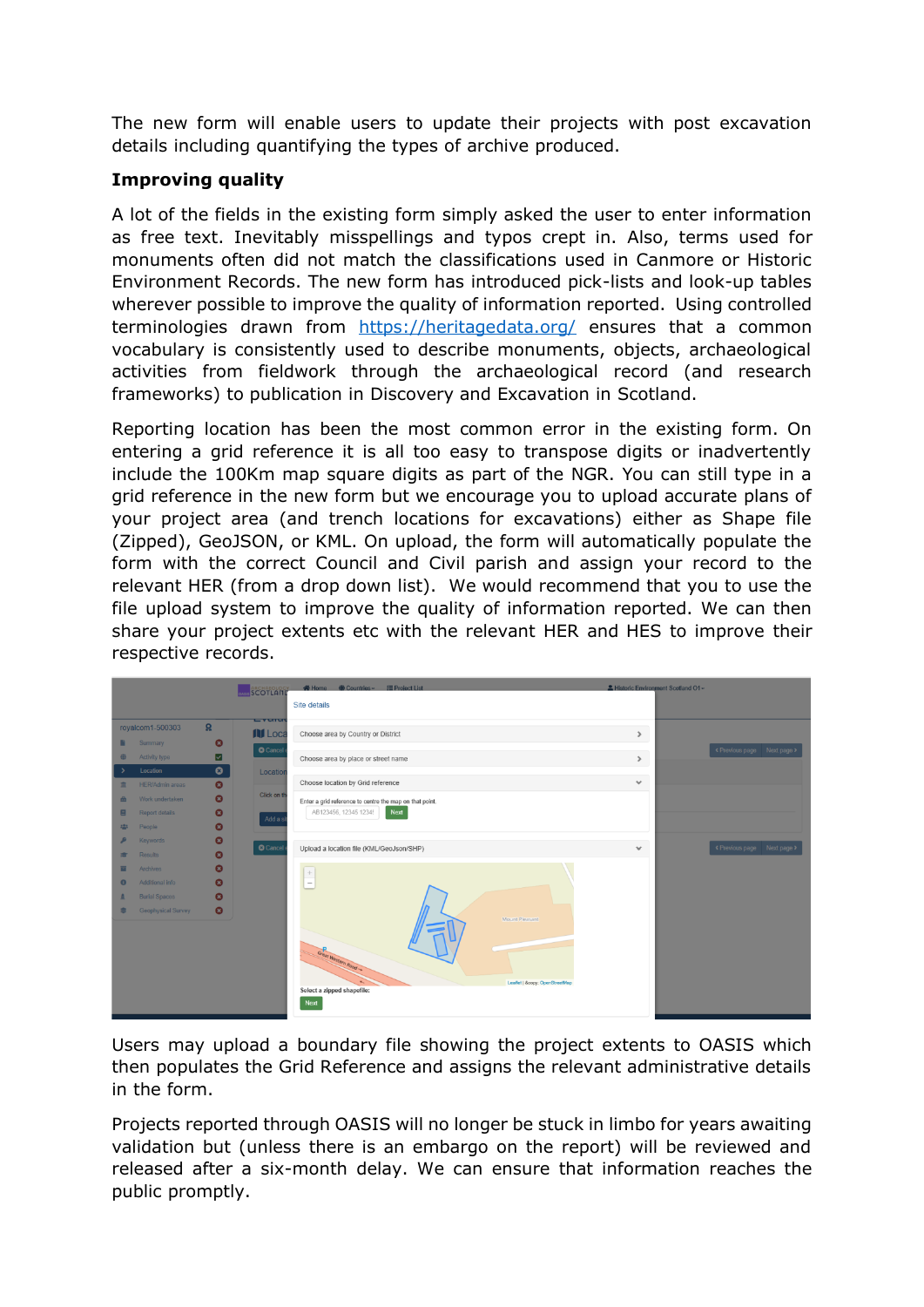We are introducing [ORCID](https://orcid.org/) Ids for people associated with the project. An ORCID ID provides a persistent identifier that distinguishes you from every other researcher. It easy and quick to register for an ORCID ID. That way we can start to link the person consistently with their outputs in the ADS Library and in time our own online databases. Read more about why this is important [here.](https://archaeologydataservice.ac.uk/blog/2014/07/will-the-real-julian-richards-please-stand-up/)

## **Migrating to the new OASIS form and training**

As the existing OASIS application is a live system with records at various stages of progress, we will be migrating records gradually. This will be done on an organisation by organisation basis.

If you have only reported through the online Discovery and Excavation in Scotland form (or submitted entries by post) please continue to use this form for the next volume.

During 2020 we had planned to roll out a training programme for existing users as they were migrated across or on a geographic basis with Archaeology Scotland organising workshops and training events for community groups and independent researchers. With Coronavirus remaining a significant risk we are revising our training programme and hope to deliver online guidance.

## **Working in England?**

The new form is also being introduced across England during 2020. As well as the usual legal and administrative differences, the English version of the form introduces a separate Buildings module (In Scotland we just use a single form). Training in England is being led by MSDS Marine [\(info@msdsmarine.co.uk\)](mailto:info@msdsmarine.co.uk) on behalf of Historic England.

### **To the future**

Streamlining online reporting through a single form ensures that information is collected efficiently and follows established data standards. This will improve both the quality and consistency of information reported enabling data to be shared more effectively. The new form provides a long-term solution for reporting to Discovery and Excavation in Scotland, which remains the primary digest for recent archaeological research across Scotland. As the regional research frameworks develop, the form will help ensure they can be updated with new information. Future developments will engage more closely with the Scottish Finds Allocation Panel and museums. With the data recorded through the form we can start to monitor how effective we are at reporting fieldwork and ensuring that the project archives are secured for the future.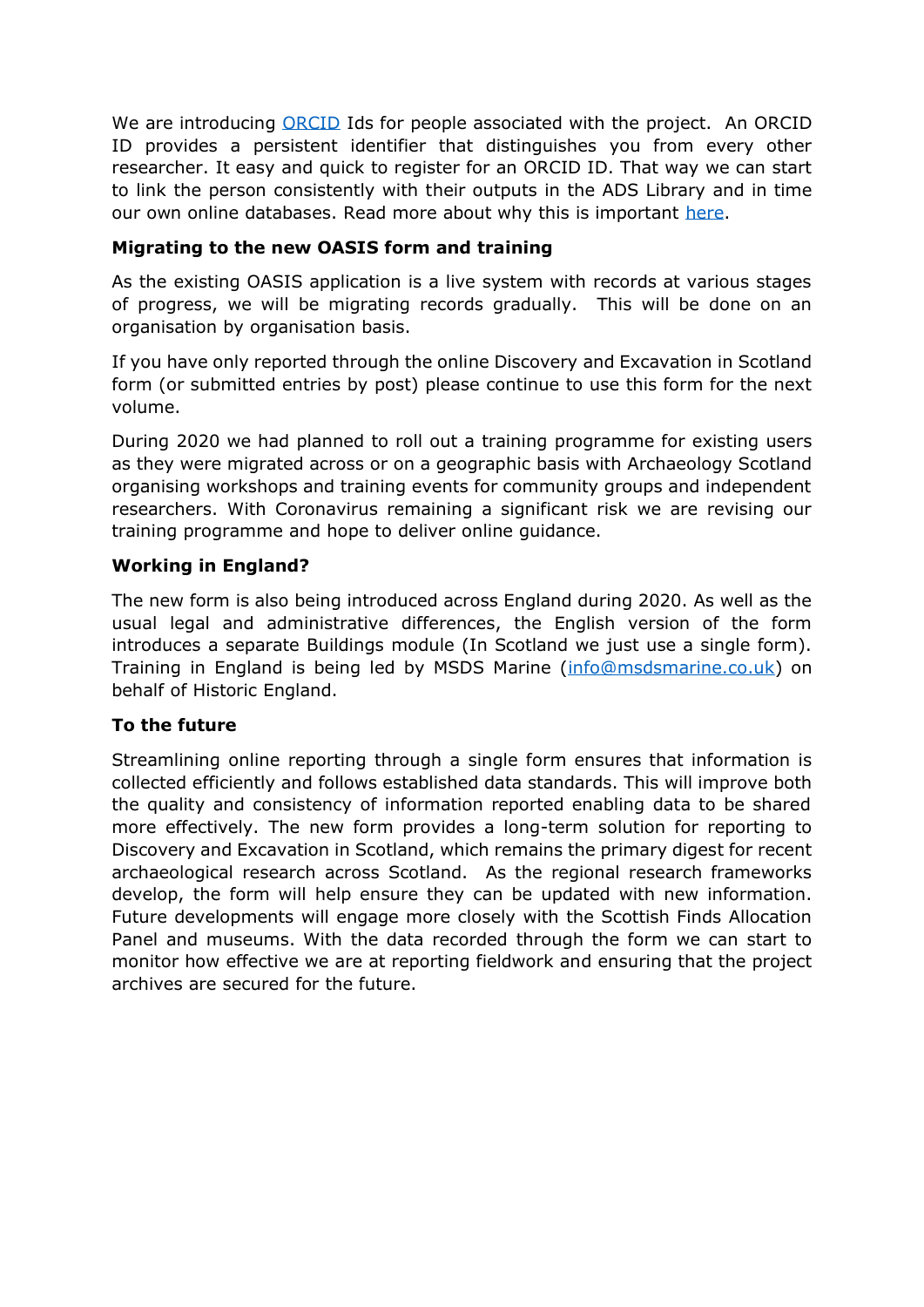# The Scottish Crannog Centre

Like many businesses in Scotland, the Scottish Crannog Centre unfortunately had to close its doors in March due to the coronavirus crisis. Thankfully emergency funding was available to soften the blow of closing before our summer season began, and although unfortunately we did have to furlough many of the staff, a few members of the team have been able to work remotely to ensure operations keep running behind-the-scenes.

Here are some of the projects we've been working on during lockdown:

### *10 Objects* **video series**

Since the beginning of June, we've been releasing our new video mini-series *The Crannog Story in 10 Objects* each week, which looks at different objects within the collection excavated from Oakbank Crannog on Loch Tay. The series looks at artefacts such a foot plough and boat paddles which were discovered during the excavations and tells the story of what each object might have been used for in daily life. Viewers can get a special glimpse into life in Scotland 2,500 years ago and be inspired to visit and view the collection for themselves when we reopen. The first 5 episodes are available to view on our YouTube channel, with new

episodes out weekly.

#### **Collection data cataloguing**

Crannog Centre curator Fran has been working hard behind the scenes, getting our collection catalogue up-to-date and rehousing some of the objects that had previously been kept in poor condition. Starting essentially from scratch due to there being no previous catalogue, Fran has been patiently sifting through each item, collecting the data and entering into our new collection database, with plans to digitise it in the future so it becomes accessible for all.



Many of the objects have also been transferred into new bags and containers which will now make the artefacts easier to display and showcase to future visitors and academic experts.

### **Dalerb land purchase**

We received some fantastic news in June that our application to purchase a large piece of land on the north end of Loch Tay was successful! Through the Community Asset Transfer process offered by Forestry and Land Scotland, we were able to prove our case for expansion – the current site on which the Scottish Crannog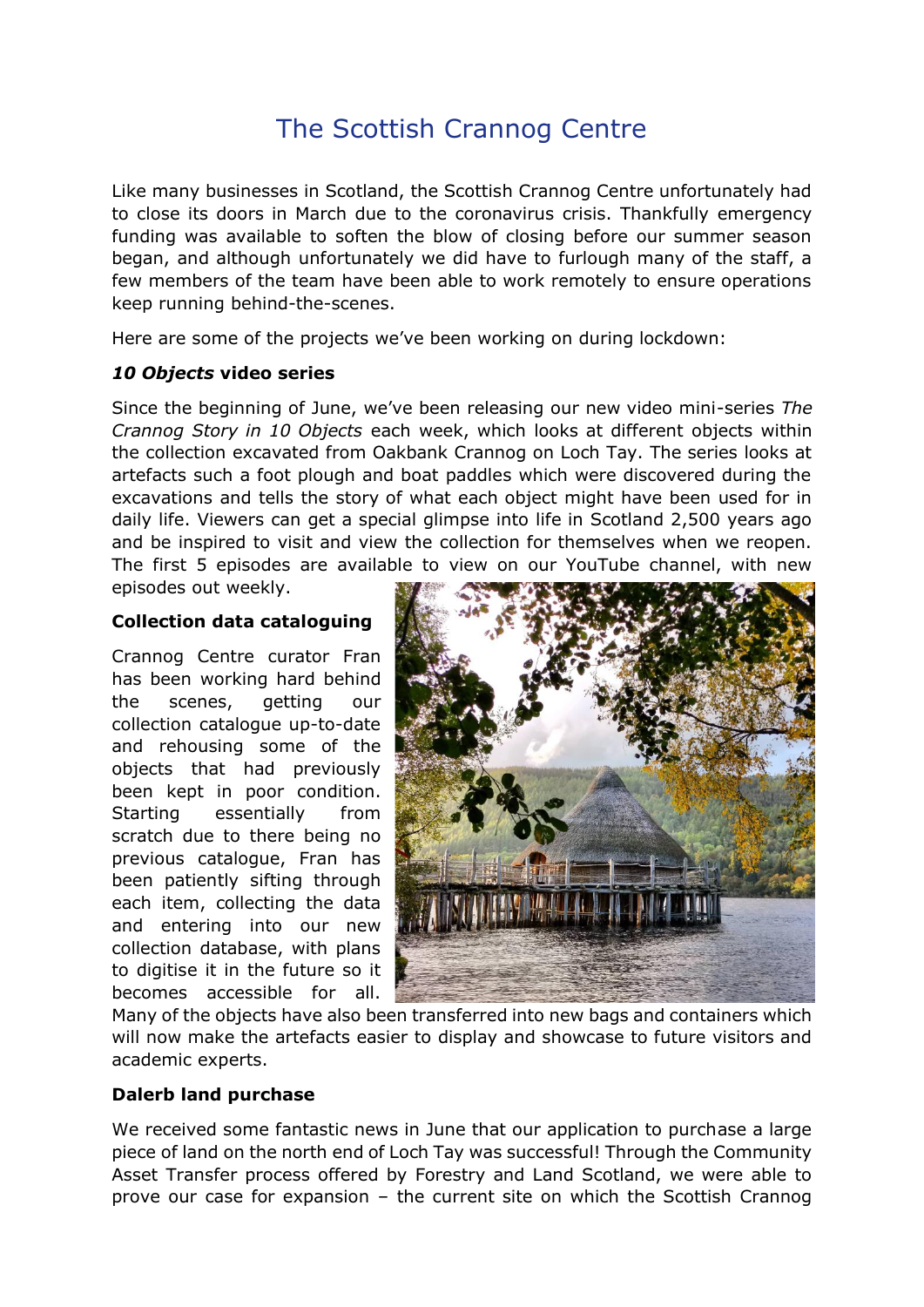Centre is built has reached capacity and is unsuitable for the progressive plans the Crannog Centre has for future projects. The area, called Dalerb, is roughly 12 times larger than the current museum and will help to ensure that we as an organisation can continue to work towards our mission, caring for and making accessible the find of Scottish crannog excavations for the benefit and enjoyment of everyone.



**Friends of the Crannog**

On 1 July we will be unveiling our new subscription scheme, 'Friends of the Crannog'. This scheme will be open to anyone who would like to support the Scottish Crannog Centre in delivering our mission, vision and values. For a small annual fee, friends will benefit from free, unlimited access to the Centre throughout their yearly membership, plus complimentary hot drink each visit and access to an exclusive newsletter with updates on operations and behind-thescenes activity. Applications will be available to buy or gift on our website, [www.crannog.co.uk.](http://www.crannog.co.uk/)

The Scottish Crannog Centre aims to re-open on 1 August this year, with guided tours that will adhere to government guidelines on social distancing and hygiene. Our website will have space available to pre-book tours and we will be offering early morning and evening sessions, so keep an eye out on our website for full details. A big thank you to everyone who has helped and supported us through this difficult time – we look forward to welcoming everyone back through our doors very soon!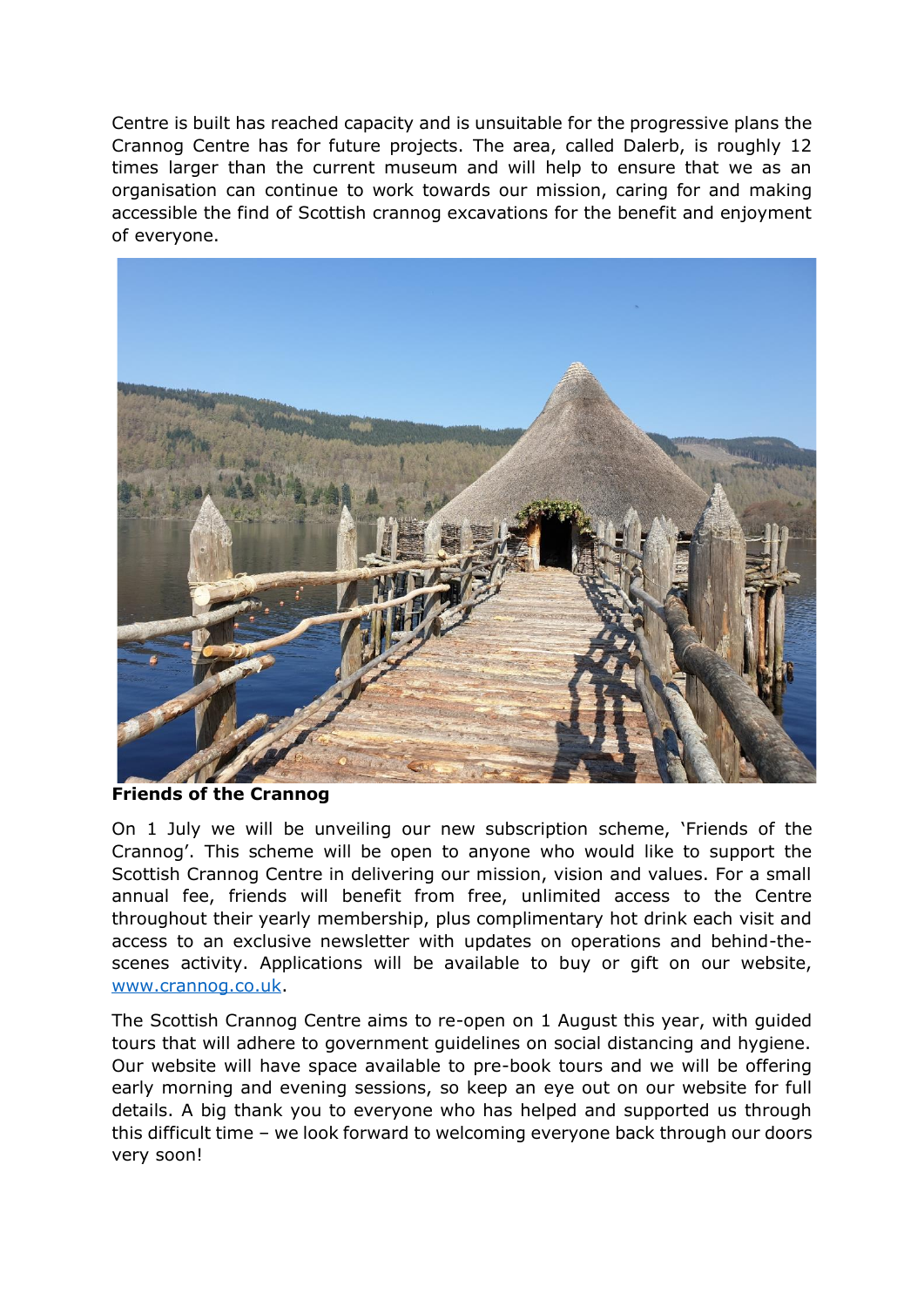# Oliver O'Grady – obituary

#### **By [Joe Somerville](mailto:jsomerville@rsk.co.uk) MCIfA**

The Scottish Group committee was saddened to hear of the death of Dr. Oliver O'Grady (Olly), on 22 May 2020, at the age of 39, at his family home in Perthshire.

Olly leaves behind his partner, Lindsey Goring, and two sons Sam (9) and Finlay (5).

Olly grew up in Glasgow, the son of Tricia and John O'Grady. After school at Hyndland Secondary School, Oliver moved a stone's throw away to the University of Glasgow, where he undertook a joint MA (Hons) in Medieval History and Archaeology, an MPhil in Scottish Medieval Studies, and a DPhil in archaeology, graduating in 2008.

He was a fellow of the Society of Antiquaries of Scotland and a Committee Member of the Tayside and Fife



Archaeological Committee. While not a member of the CIfA itself, he was supported at an early stage of his post-doctoral career through a (then) IfA bursary, in the role of Assistant Archaeologist at Perth and Kinross Heritage Trust (PKHT) in 2009.

Oliver crossed the floor between the academic, voluntary and commercial sectors numerous times in his foreshortened career. An accomplished lecturer, field archaeologist, and geophysicist, he was an excellent communicator with a passion for improving the practice of archaeology and public understanding of it. Olly provided the innovation, organisation and knowledge behind many recent community archaeology projects. Quoted in a recent Courier article, Falkland Stewardship Trust chairman Joe Fitzpatrick said of Olly '*his warmth, openness and encouragement were appreciated by all our excavation volunteers and staff. No one's 'theory' was dismissed and his patient explanations were educative and informative.*'

Dr Oliver O'Grady's funeral was on 12 June 2020.